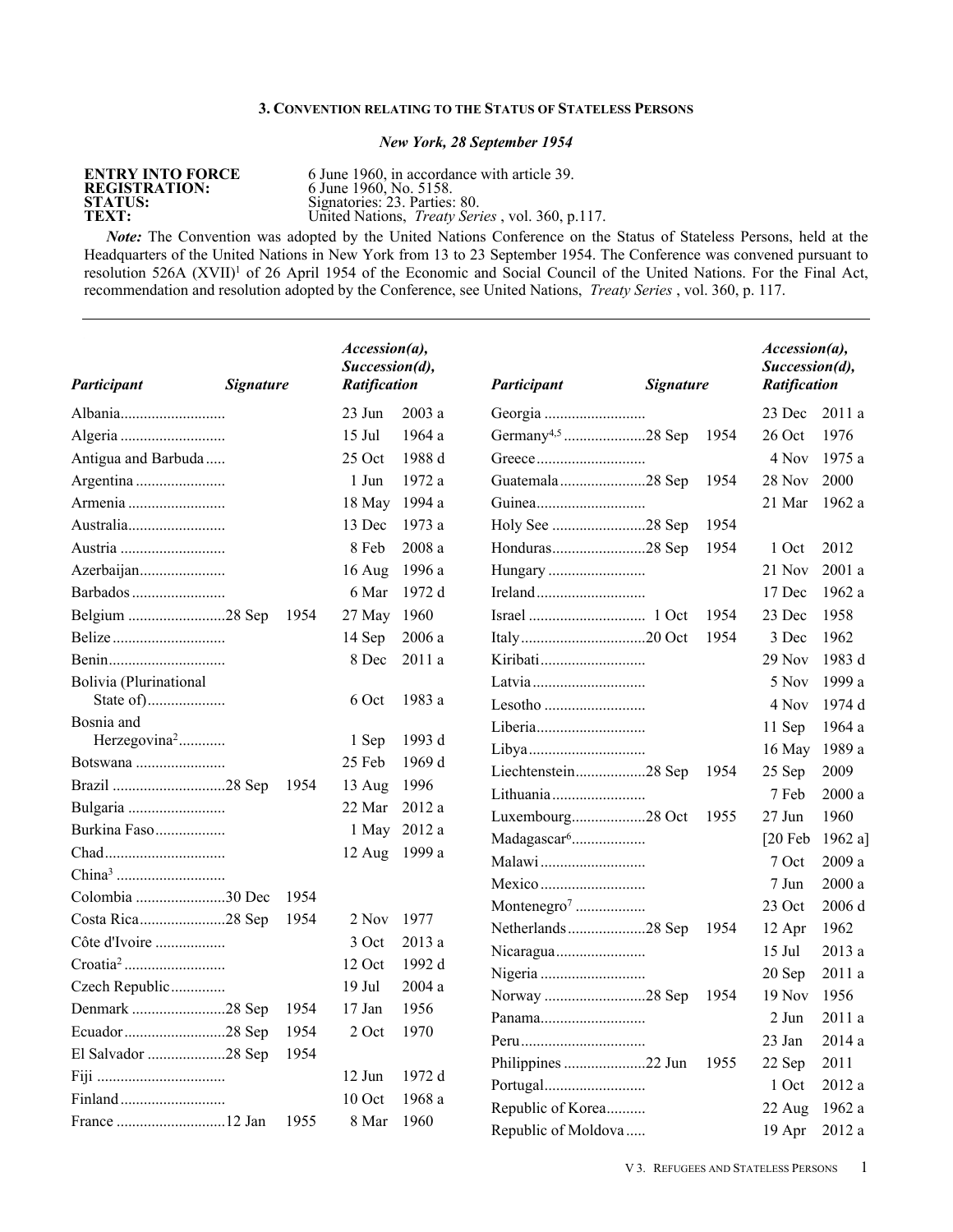| Participant                       | <b>Signature</b> |      | $Accession(a)$ ,<br>Succession(d),<br>Ratification |          | <i>Participant</i><br><b>Signature</b> |      | $Accession(a)$ ,<br>Succession(d),<br>Ratification |        |
|-----------------------------------|------------------|------|----------------------------------------------------|----------|----------------------------------------|------|----------------------------------------------------|--------|
| Romania                           |                  |      | 27 Jan                                             | 2006a    | Republic of                            |      |                                                    |        |
|                                   |                  |      | 4 Oct                                              | 2006 a   | Macedonia <sup>2</sup>                 |      |                                                    |        |
|                                   |                  |      | 21 Sep                                             | 2005a    | Trinidad and Tobago                    |      | 11 Apr                                             | 1966 d |
|                                   |                  |      | 12 Mar                                             | 2001 d   |                                        |      | 29 Jul                                             | 1969 a |
|                                   |                  |      | 3 Apr                                              | 2000a    | Turkmenistan                           |      | 7 Dec                                              | 2011 a |
|                                   |                  |      | 6 Jul                                              | 1992 $d$ |                                        |      | 15 Apr                                             | 1965 a |
|                                   |                  |      | 12 May                                             | 1997 a   |                                        |      | 25 Mar                                             | 2013a  |
| St. Vincent and the<br>Grenadines |                  |      | $27$ Apr                                           | 1999 d   | United Kingdom of<br>Great Britain and |      |                                                    |        |
|                                   |                  |      | 16 Nov                                             | 1999 a   | Northern Ireland <sup>3</sup> 28 Sep   | 1954 | 16 Apr                                             | 1959   |
|                                   |                  | 1954 | 2 Apr                                              | 1965     |                                        |      | $2$ Apr                                            | 2004a  |
|                                   |                  | 1954 | 3 Jul                                              | 1972     |                                        |      | 1 Nov                                              | 1974 d |
| The former Yugoslav               |                  |      |                                                    |          |                                        |      | 1 Dec                                              | 1998 d |

# *Declarations and Reservations (Unless otherwise indicated, the declarations and reservations were made upon ratification, accession or succession.)*

### **ANTIGUA AND BARBUDA**

"The Government of Antigua and Barbuda can only undertake that the provisions of articles 23, 24, 25 and 31 will be applied in Antigua and Barbuda so far as the law allows."

### **ARGENTINA**

The application of this Convention in territories whose sovereignty is the subject of discussion between two or more States, irrespective of whether they are parties to the Convention, cannot be construed as an alteration, renunciation or relinquishment of the position previously maintained by each of them.

### **AUSTRIA**

Reservation:

The Republic of Austria shall only be bound by Article 27 insofar as it applies to stateless persons lawfully in the territory of the Republic of Austria.

Declaration:

The Republic of Austria will fulfil its obligation under Article 28 by issuing alien passports to stateless persons lawfully staying in its territory.

### **BARBADOS**

"The Government of Barbados . . . declares with regard to the reservations made by the United Kingdom on notification of the territorial application of the Convention to the West Indies (including Barbados) on the 19th March, 1962 that it can only undertake that the provisions of Articles 23, 24, 25 and 31 will be applied in Barbados so far as the law allows.

"The application of the Convention to Barbados was also made subject to reservations to Articles 8, 9 and 26 which are hereby withdrawn."

### **BOTSWANA<sup>8</sup>**

"(a) Article 31 of the said Convention shall not oblige Botswana to grant to a stateless person a status more favourable than that accorded to aliens in general;

 $"$ (b) Articles 12 1) and 7 2) of the Convention shall be recognized as recommendations only."

### **BULGARIA**

"1. Reservation to Article 7, paragraph 2:

'In accordance with Article 38, paragraph 1 of the Convention, the Republic of Bulgaria reserves the right not to apply the provision of Article 7, paragraph 2.'

### 2. Reservation to Article 21:

'The Republic of Bulgaria shall apply Article 21 according to the conditions and the order provided for by the national legislation of the Republic of Bulgaria.'

### 3. Reservation to Article 23:

'The Republic of Bulgaria shall apply Article 23 according to the conditions and the order provided for by the national legislation of the Republic of Bulgaria.'

### 4. Reservation to Article 24, paragraph 1, subparagraph (b) and Article 24, paragraph 2:

'The Republic of Bulgaria shall apply Article 24, paragraph 1, subparagraph (b) and Article 24, paragraph 2 according to the conditions and the order provided for by the national legislation of the Republic of Bulgaria.'

### 5. Reservation to Article 24, paragraph 3:

'The Republic of Bulgaria shall apply Article 24, paragraph 3 only concerning agreements which will be concluded in the future.'

6. Reservation to Article 27:

'Pursuant to Article 27 of the Convention, the identity document ('Stateless person foreign-travel certificate') shall be issued to stateless persons, who have been granted this status on the territory of the Republic of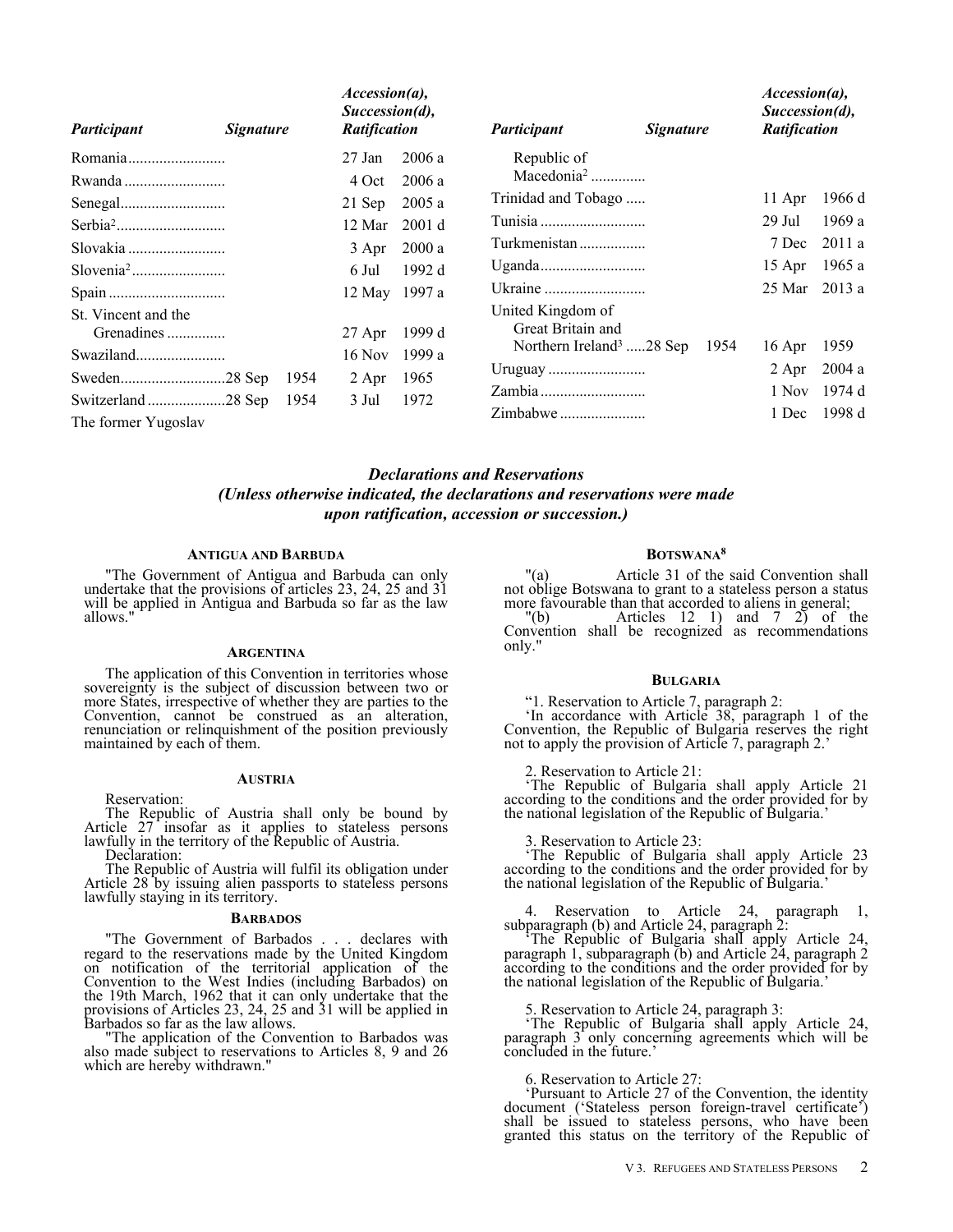Bulgaria and having permanent or long-term residence permit in accordance with the national legislation of the Republic of Bulgaria. In accordance with the national legislation, the person who has been granted the status of stateless person will be granted right to residence and a document 'Residence permit', which is not an identity document, will be issued.'

7. Reservation to Article 28:

'Pursuant to Article 28 of the Convention, the document 'Stateless person foreign-travel certificate', which is both an identity document and a travel document, will be issued to persons to whom the Republic of Bulgaria has granted status of stateless person and having permanent or long-term residence permit on the territory of the Republic of Bulgaria. The above- $\text{territory}$  of the Republic of Bulgaria. mentioned document will not be issued to persons who have been granted status of stateless person in another country, unless they have permanent or long-term residence in the Republic of Bulgaria and because of insurmountable reasons, duly proven by respective documents, can not renew their travel document from the state which initially issued it.'

8. Reservation to Article 31:

'Article 31 shall not oblige the Republic of Bulgaria to grant to stateless persons a status more favourable than that accorded to aliens in general.'

### **COSTA RICA<sup>9</sup>**

### **CZECH REPUBLIC**

*Declarations:*

...Acceding to the Convention we declare the following:

1. Pursuant to Article 27 of the Convention, identity papers shall be issued only to stateless persons having permanent residence permits in the territory of the Czech Republic in accordance with the country's national legislation.

2. Article 23 of the Convention shall be applied to the extent provided by the national legislation of the Czech Republic.

3. Article 24, paragraph 1(b) shall be applied to the extent provided by the national legislation of the Czech Republic.<br>4. Pursu

Pursuant to Article 28 of the Convention, travel documents shall be issued to stateless persons having permanent residence permits in the territory of the Czech Republic in accordance with the country's national legislation. Such persons shall be issued "aliens' passports" stating that their holders are stateless persons under the Convention of 28th September 1954."

## **DENMARK<sup>10</sup>**

Denmark is not bound by article 24, paragraph 3.

The provisions of article 24, paragraph 1, under which stateless persons are in certain cases placed on the same footing as nationals, shall not oblige Denmark to grant stateless persons in every case exactly the same remuneration as that provided by law for nationals, but only to grant them what is required for their support.

Article 31 shall not oblige Denmark to grant to stateless persons a status more favourable than that accorded to aliens in general.

### **EL SALVADOR**

*Upon signature :*

El Salvador signs the present Convention with the reservation that the expression "treatment as favourable as possible", referred to in those of its provisions to which reservations may be made, must not be understood to include the special treatment which has been or may be granted to the nationals of Spain, the Latin American countries in general, and in particular to the countries which constituted the United Provinces of Central America and now form the Organization of Central American States.

The Government of Fiji stated that the first and third reservations made by the United Kingdom are affirmed but have been redrafted as more suitable to the application of Fiji in the following terms:<br>"1. The Government of

The Government of Fiji understands articles 8 and 9 as not preventing them from taking in time of war or other grave and exceptional circumstances measures in the interests of national security in the case of a stateless person on the ground of his former nationality. The provisions of article 8 shall not prevent the Government of Fiji from exercising any rights over property or interests which they may acquire or have acquired as an Allied or Associated Power under a Treaty of Peace or other agreement or arrangement for the restoration of peace which has been or may be completed as a result of the Second World War. Furthermore the provisions of article 8 shall not affect the treatment to be accorded to any property or interests which at the date of entry into force of this Convention in respect of Fiji were under the control of the Government of the United Kingdom of Great Britain and Northern Ireland or of the Government of Fiji respectively by reason of a state of war which existed between them and any other State.

The Government of Fiji cannot undertake to give effect to the obligations contained in paragraphs 1 and 2 of article 25 and can only undertake to apply the provisions of paragraph 3 so far as the law allows.

"Commentary: No arrangements exist in Fiji for the administrative assistance for which provision is made in article 25 nor have any such arrangements been found necessary in the case of stateless persons. Any need for the documents or certificates mentioned in paragraph 2 of that article would be met by affidavit.

All other reservation made by the United Kingdom to the above-mentioned Convention is withdrawn."

### **FINLAND<sup>11</sup>**

"(1) A general reservation to the effect that the application of those provisions of the Convention which grant to stateless persons the most favourable treatment accorded to nationals of a foreign country shall not be affected by the fact that special rights and privileges are now or may in future be accorded by Finland to the nationals of Denmark, Iceland, Norway and Sweden or to the nationals of any one of those Countries;<br> $(2)$  A reservation to article 7, paragraph 2

 $\binom{m}{2}$  A reservation to article 7, paragraph 2, to the effect that Finland is not prepared, as a general measure, to grant stateless persons who fulfil the conditions of three years residence in Finland an exemption from any legislative reciprocity which Finnish law may have stipulated as a condition governing an

alien's eligibility for same right or privilege;<br> $(3)$  A reservation to article i A reservation to article 8 to the effect that that article shall not be binding on Finland;

 $\binom{11}{11}$ A reservation to article 24, paragraph 1 (b) and paragraph 3 to the effect that they shall not be binding on Finland;<br> $(6)$  A

A reservation to article 25, to the effect that Finland does not consider itself bound to cause a certificate to be delivered by a Finnish authority, in the place of the authorities of a foreign country, if the documentary records necessary for the delivery of such

certificate do not exist in Finland;<br>"(7) A reservation A reservation with respect to the provisions contained in article 28. Finland does not accept the obligations stipulated in the said article, but is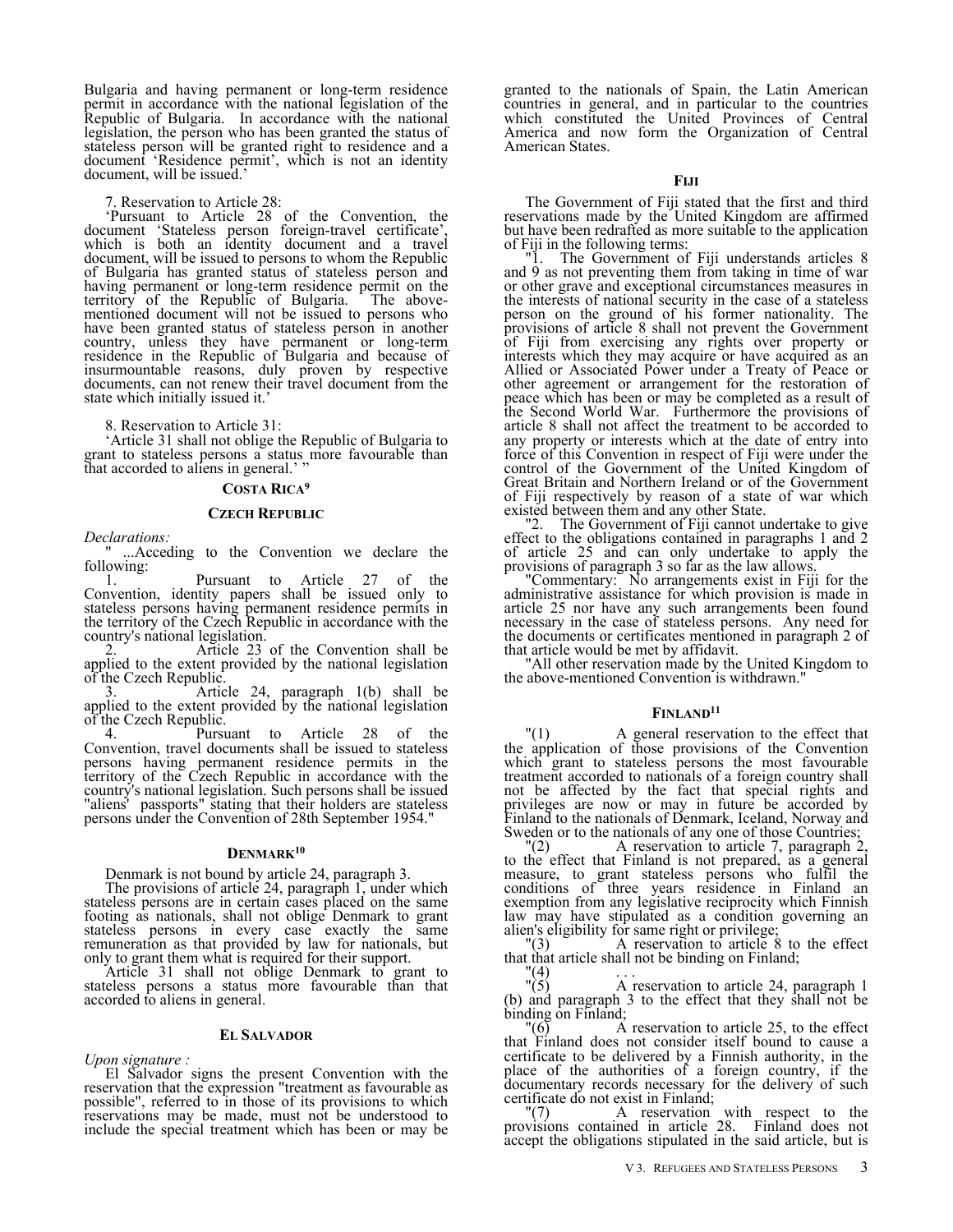prepared to recognize travel documents issued by other Contracting States pursuant to this article."

### **FRANCE**

The provisions of article 10, paragraph 2, are regarded by the French Government as applying only to stateless persons who were forcibly displaced from French territory, and who have, prior to the date of entry into force of this Convention, returned there direct from the country to which they were forced to proceed, without in the meantime having received authorization to reside in the territory of any other State.

# **GERMANY4,5**

1. Article 23 will be applied without restriction only to stateless persons who are also refugees within the meaning of the Convention of 28 July 1951 relating to the Status of Refugees and the Protocol of 31 January 1967 relating to the Status of Refugees, but otherwise only to the extent provided for under national legislation;<br>2. Article 27 will not be applied.

Article 27 will not be applied.

### **GUATEMALA**

### *Upon signature:*

*Reservation:*

Guatemala signs the present Convention with the reservation that the expression "treatment as favourable as possible", referred to in those of its provisions to which reservations may be made, must not be understood to include the special treatment which has been or may be granted to the nationals of, Spain, the Latin American countries in general, and in particular to the countries which constituted the United Provinces of Central America and now form the Organization of Central American States.

# *Upon ratification:*

*Confirmation of the reservation made upon signature, as modified:*

## *Reservation:*

Guatemala ratifies the present Convention with the reservation that the expression "treatment as favourable as possible", referred to in those of its provisions to which reservations may be made, shall not be understood to include the special treatment which Guatemala has granted or may grant to nationals of Spain, the Latin American countries in general, and in particular the countries which constitute the Central American Integration System (SICA), which are those countries which constituted the United Provinces of Central America, plus the Republic of Panama.

### **HOLY SEE**

"The Convention will be applied in the form compatible with the special nature of the State of the Vatican City and without prejudice to the norms that grant access thereunto and sojourn therein."

### **HONDURAS**

*Upon signature:*

Honduras signs the present Convention with the reservation that the expression "treatment as favourable as possible", referred to in those of its provisions to which reservations may be made, must not be understood to include the special treatment which has been or may be granted to the nationals of Spain, the Latin American countries in general, and in particular to the countries which constituted the United Provinces of Central America and now form the Organization of Central American States.

# **HUNGARY<sup>12</sup>**

*Reservations:*

Reservation to Article 28 of the Convention:

"The Republic of Hungary shall apply the provisions contained in Article 28 by issuing a travel document in both Hungarian and English languages, entitled 'Utazási Igazolvány hontalan személy részére / Travel Document for Stateless Person' and supplied with the indication set out in Paragraph 1, Subparagraph 1 of the Schedule to the Convention.

### **IRELAND**

### *Declaration:*

"The Government of Ireland understand the words `public order' and `in accordance with due process of law', as they appear in article 31 of the Convention, to mean respectively, `public policy' and `in accordance with the procedure provided by law<sup>1</sup>.

*Reservation:*

"With regard to article 29 (1), the Government of Ireland do not undertake to accord to stateless persons treatment more favourable than that accorded to aliens generally with respect to

(a) The stamp duty chargeable in Ireland in connection with conveyances, transfers and leases of lands, tenements and hereditaments, and

(b) Income tax (including sur-tax).

### **ITALY<sup>13</sup>**

The provisions of articles 17 and 18 are recognized as recommendations only.

### **KIRIBATI**

### *Reservations:*

*[The following reservations originally made by the United Kingdom were reformulated as follows in terms suited to their direct application to Kiribati]* :

"1. The Government of Kiribati understands articles 8 and 9 as not preventing them from taking in time of war or other grave and exceptional circumstances measures in the interests of national security in the case of a stateless person on the ground of his former nationality. The provisions of article 8 shall not prevent the Government of Kiribati from exercising any rights over property or interests which they may acquire or have acquired as an Allied or Associated Power under a Treaty of Peace or other agreement or arrangement for the restoration of peace which has been or may be completed as a result of the Second World War. Furthermore, the provisions of article 8 shall not affect the treatment to be accorded to any property or interest which at the date of entry into force of this Convention in respect of the Gilbert Islands were under the control of the Government of the United Kingdom of Great Britain and Northern Ireland by reason of a state of war which exists or existed between them and

any other State.<br>"2. The G The Government of Kiribati can only undertake to apply the provisions of sub-paragraph (b) of paragraph 1 of article 24 so far as the law allows.<br>"3. The Government of Kiribati

The Government of Kiribati cannot undertake to give effect to the obligations contained in paragraphs 1 and 2 of article 25 and can only undertake to apply the provisions of paragraph 3 so far as the law allows.

### **LATVIA**

# *Reservations:*

"In accordance with article 38 of the [Convention] the Republic of Latvia reserves the right to apply the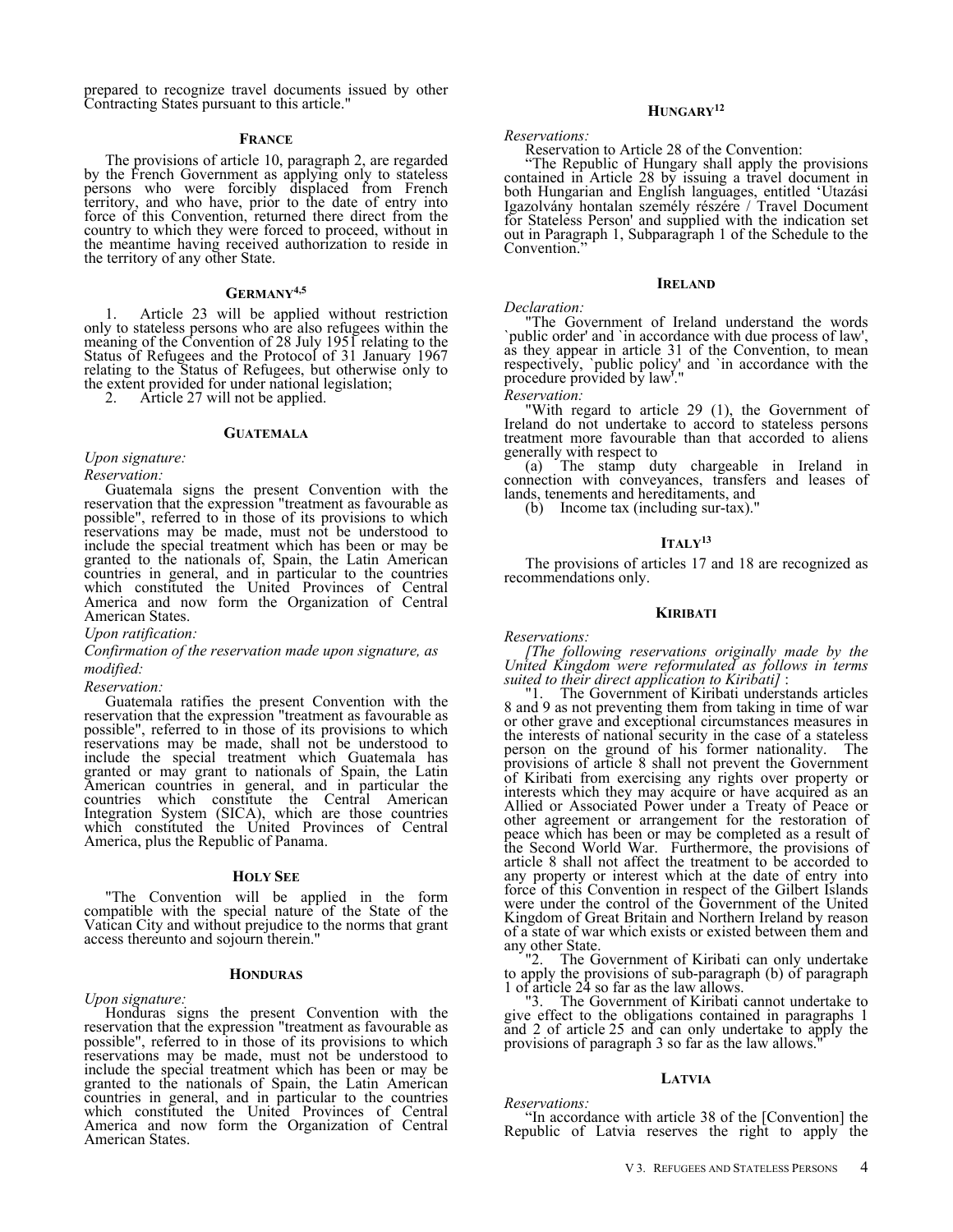provisions of paragraph 1 (b) of Article 24 subject to limitations provided for by the national legislation.

"In accordance with article 38 of the [Convention] the Republic of Latvia reserves the right to apply the provisions of Article 27 subject to limitations provided for by the national legislation."

### **LESOTHO<sup>14</sup>**

"1. In accordance with article 38 of the Convention, the Government of the Kingdom of Lesotho declares that it understands articles 8 and 9 as not preventing it from taking in time of war or other grave and exceptional circumstances measures in the interest of national security in the case of a stateless person on the ground of his former nationality. The provisions of article 8 shall not prevent the Government of the Kingdom of Lesotho from exercising any rights over property or interests which they may acquire or have acquired as an Allied or Associated Power under a Treaty of Peace or other agreement or arrangement for the restoration of peace which has been or may be completed as a result of the Second World War. Furthermore the provisions of article 8 shall not affect the treatment to be accorded to any property or interests which at the date of entry into force of this Convention in respect of Lesotho were under the control of the Government of the United Kingdom of Great Britain and Northern Ireland or of the Government of Lesotho by reason of a state of war which existed between them and any other State.

"2. The Government of the Kingdom of Lesotho cannot undertake to give effect to the obligations contained in paragraphs 1 and 2 of article 25 and can only undertake to apply the provisions of paragraph 3 so far as the laws of Lesotho allow.<br>"3. The Governmen

The Government of the Kingdom of Lesotho shall not be bound under article 31 to grant to a stateless person a status more favourable than that accorded to aliens generally."

### **MEXICO**

### *Reservations:*

The Government of Mexico is convinced of the importance of ensuring that all stateless persons can obtain wage-earning employment as a means of subsistence and affirms that stateless persons will be treated, in accordance with the law, under the same conditions as aliens in general, without prejudice to the application of article 7 of the Federal Labour Act, which establishes the proportion of alien workers that employers are authorized to employ in Mexico, as well as other legal principles relating to work by aliens in the country, for which reason the Government of Mexico lodges an express reservation to article 17 of this Convention.

The Government of Mexico lodges an express reservation to article 31 of the Convention, and, therefore, refers to the application of article 33 of the Political Constitution of the United Mexican States.

The Government of Mexico does not consider itself obliged to guarantee stateless persons greater facilities for their naturalization than those accorded to aliens in general, for which reason it lodges an express reservation to the contents of article 32 of the Convention.

### **NETHERLANDS**

The Government of the Kingdom reserves the right not to apply the provisions of article 8 of the Convention to stateless persons who previously possessed enemy nationality or the equivalent thereof with respect to the Kingdom of Netherlands;

With reference to article 26 of the Convention, the Government of the Kingdom reserves the right to designate a place of principal residence for certain stateless persons or groups of stateless persons in the public interest.

### **NICARAGUA**

### *Declaration:*

The Republic of Nicaragua declares that the expression "treatment as favourable as possible", referred to in those of its provisions to which reservations may be made, shall not be understood to include the special treatment which Nicaragua has granted or may grant to nationals of Spain, the Latin American countries in general, and in particular the countries which constitute the Central American Integration System (SICA), which are those countries which constituted the United Provinces of Central America, plus the Republic of Panama.

### **PHILIPPINES**

# *Upon signature:*

As regards Article 17, paragraph 1, granting stateless persons the right to engage in wage-earning employment, [the Government of the Philippines] finds that this provision conflicts with the Philippine Immigration Act of 1940, as amended, which classifies as excludable aliens under Section 29 those coming to the Philippines to perform unskilled labour, and permits the admission of pre-arranged employees under Section 9 (g) only when there are no persons in the Philippines willing and competent to perform the labour or service for which the admission of aliens is desired.

"(b) As regards Article 31, paragraph 1, to the effect that `the Contracting States shall not expel a stateless person lawfully in their territory, save on grounds of national security or public order', this provision would unduly restrict the power of the Philippine Government to deport undesirable aliens under Section 37 of the same Immigration Act which states the various grounds upon which aliens may be deported.

"Upon signing the Convention [the Philippine Government], therefore hereby [registers] its nonconformity to the provisions of Article 17, paragraph 1, and Article 31, paragraph 1, thereof, for the reasons stated in  $(a)$  and  $(b)$  above.

### **PORTUGAL**

### *Reservation:*

"Under paragraph 1 of Article 38 of the Convention, the Portuguese Republic declares that in all cases where the stateless persons are accorded the most favourable treatment accorded to nationals of a foreign country, this clause shall not be interpreted as covering the regime applicable to nationals of Brazil, nationals from the European Union countries or nationals from other countries with which Portugal has established or may establish community relations, namely the Portuguese speaking States."

### **REPUBLIC OF MOLDOVA**

"According to article 38 part 1 from the Convention, [the] Republic of Moldova reserves the right to apply [the] provisions of articles 23, 24, 25 and 31 from the Convention according to the national legislation.

According to article 38 part 1 from the Convention, [the] Republic of Moldova reserves the right to apply the provisions of article 27 from the Convention only in regards with stateless which statute has being recognized by the Republic of Moldova, and for that who have permission to stay on the territory of [the] Republic of Moldova.'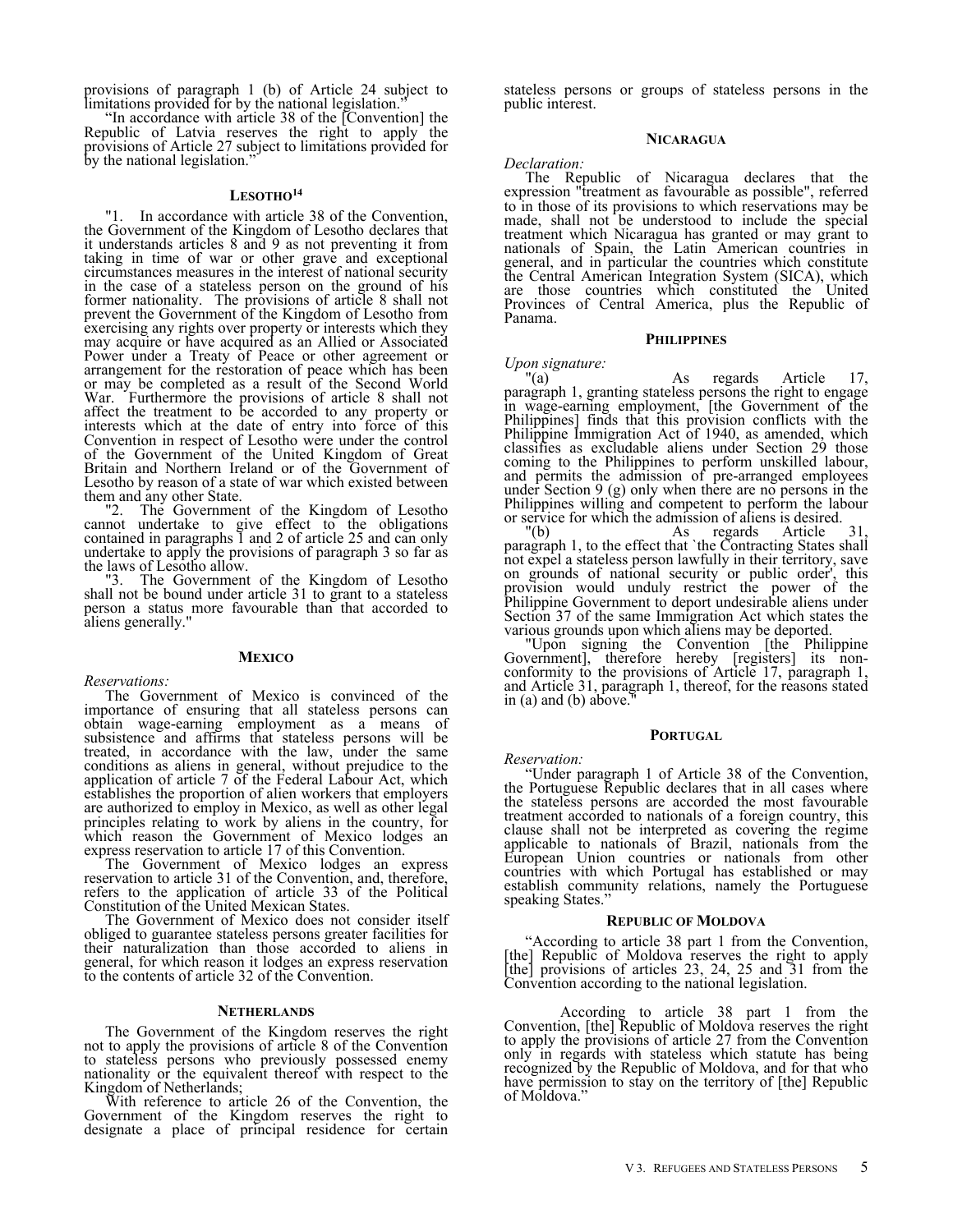### **ROMANIA**

### *Reservation:*

"1. With reference to the application of Article 23 of the Convention, Romania reserves its right to accord public relief only to stateless persons which are also refugees, under the provisions of the Convention of 28 July 1951 relating to the Status of Refugees and of the Protocol of 31 January 1967 relating to the Status of Refugees or, as the case may be, subject to the provisions of the domestic law;

2. With reference to the application of Article 27 of the Convention, Romania reserves its right to issue identity papers only to stateless persons to whom the competent authorities accorded the right to stay on the territory of Romania permanently or, as the case may be, for a determinated period, subject to the provisions of the domestic law;

3. With reference to the application of Article 31 of the Convention, Romania reserves its right to expel a stateless person staying lawfully on its territory whenever the stateless person committed an offence, subject to the provisions of the legislation in force."

### **SLOVAKIA**

### *Declaration:*

"The Slovak Republic shall not be bound by article 27 to that effect it shall issue identity papers to any stateless person that is not in possession of a valid travel document. The Slovak Republic shall issue identity papers only to the stateless person present on the territory of the Slovak Republic who have been granted long-term or permanent residence permit."

### **SPAIN**

*Reservation:*

"[The Government of the Kingdom of Spain] makes a reservation to article 29, paragraph 1, and considers itself bound by the provisions of that paragraph only in the case of stateless persons residing in the territory of any of the Contracting States."

### **ST. VINCENT AND THE GRENADINES**

*Reservation:*

"The Government of St. Vincent and the Grenadines can only undertake that the provisions of articles 23, 24, 25 and 31 will be applied in St. Vincent and the Grenadines so far as the law allows."

### **SWEDEN<sup>15</sup>**

*Reservations:*

 $\binom{1}{2}$ 

To article 8. This article will not be binding on Sweden.

(3) To article 12, paragraph 1. This paragraph will not be binding on Sweden.

(4) To article 24, paragraph 1 (b). Notwithstanding the rule concerning the treatment of stateless persons as nationals, Sweden will not be bound to accord to stateless persons the same treatment as is accorded to nationals in respect of the possibility of entitlement to a national pension under the provisions of the National Insurance Act; and likewise to the effect that, in so far as the right to a supplementary pension under the said Act and the computation of such pension in certain respects are concerned, the rules applicable to Swedish nationals shall be more favour able than those applied to other insured persons.

(5) To article 24, paragraph 3. The provisions of this paragraph will not be binding on Sweden.

(6) To article 25, paragraph 2. Sweden does not consider itself obliged to cause a Swedish authority, in lieu of a foreign authority, to deliver certificates for the issuance of which there is insufficient documentation in Sweden.

### **UNITED KINGDOM OF GREAT BRITAIN AND NORTHERN IRELAND**

### *Declaration:*

"I have the honour further to state that the Government of the United Kingdom deposit the present instrument of ratification on the understanding that the combined effects of articles 36 and 38 permit them to include in any declaration or notification made under paragraph 1 of article 36 or paragraph 2 of article 36 respectively any reservation consistent with article 38 which the Government of the territory concerned might desire to make."

### *Reservations:*

"When ratifying the Convention relating to the Status of Stateless Persons which was opened for signature at New York on September 28, 1954, the Government of the United Kingdom have deemed it necessary to make certain reservations in accordance with paragraph 1 of Article 38 thereof the text of which is reproduced below:

(1) The Government of the United Kingdom of Great Britain and Northern Ireland understand Articles 8 and 9 as not preventing them from taking in time of war or other grave and exceptional circumstances measures in the interests of national security in the case of a stateless person on the ground of his former nationality. The provisions of Article 8 shall not prevent the Government of the United Kingdom of Great Britain and Northern Ireland from exercising any rights over property or interests which they may acquire or have acquired as an Allied or Associated Power under a Treaty of Peace or other agreement or arrangement for the restoration of peace which has been or may be completed as a result of the Second World War. Furthermore, the provisions of Article 8 shall not affect the treatment to be accorded to any property or interests which at the date of entry into force of this Convention for the United Kingdom of Great Britain and Northern Ireland are under the control of the Government of the United Kingdom of Great Britain and Northern Ireland by reason of a state of war which exists or existed between them and any other State.

(2) The Government of the United Kingdom of Great Britain and Northern Ireland, in respect of such of the matters referred to in sub-paragraph (b) of paragraph 1 of Article 24 as fall within the scope of the National Health Service, can only undertake to apply the provisions of that paragraph so far as the law allows.

The Government of the United Kingdom of Great Britain and Northern Ireland cannot undertake to give effect to the obligations contained in paragraphs 1 and 2 of Article 25 and can only undertake to apply the provisions of paragraph 3 so far as the law allows."

*Commentary* : "In connexion with sub-paragraph (b) of paragraph 1 of Article 24 which relates to certain matters within the scope of the National Health Service, the National Health Service (Amendment) Act 1949 contains powers for charges to be made to persons not ordinarily resident in Great Britain (which category would include some stateless persons) who receive treatment under the Service. These powers have not yet been exercised but it may be necessary to exercise them at some future date. In Northern Ireland the Health Services are restricted to persons ordinarily resident in the country except where regulations are made to extend the Services<br>to others. For these reasons, the Government of the For these reasons, the Government of the United Kingdom, while prepared in the future, as in the past, to give the most sympathetic consideration to the situation of stateless persons, find it necessary to make reservation to sub-paragraph (b) of Article 24.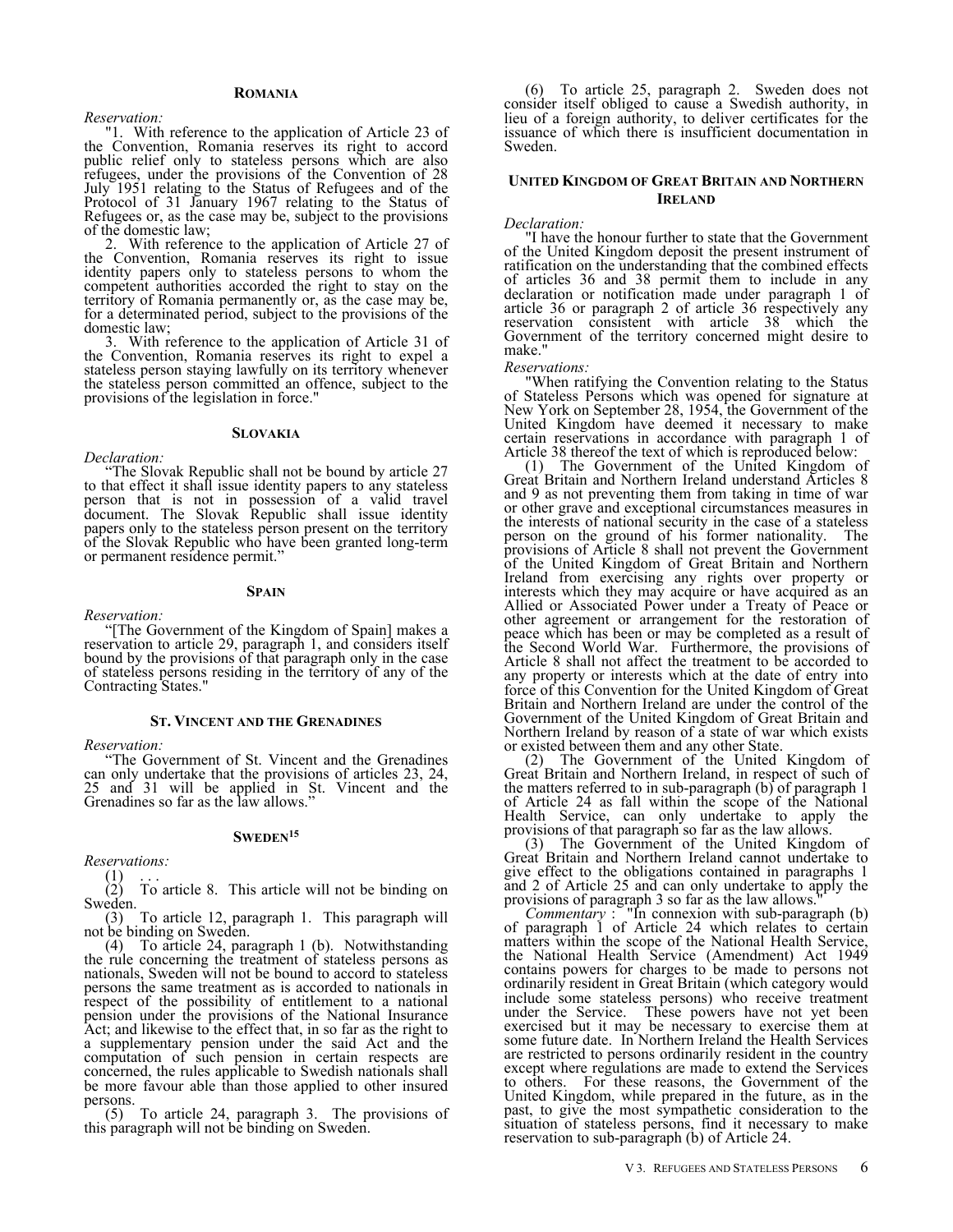"No arrangements exist in the United Kingdom for the administrative assistance for which provision is made in Article 25 nor have any such arrangements been found necessary in the case of stateless persons. Any need for the documents or certifications mentioned in paragraph 2 of that Article would be met by affidavit."

# **ZAMBIA<sup>16</sup>**

*"Article 22 (1):*

The Government of the Republic of Zambia considers paragraph 1 of article 22 to be a recommendation only, and not a binding obligation to accord to stateless persons national treatment with respect to elementary education; *"Article 26:*

The Government of the Republic of Zambia reserves the right under article 26 to designate a place or places of residence for stateless persons; *"Article 28:*

The Government of the Republic of Zambia does not consider itself bound under article 28 to issue a travel document with a return clause in cases where a country of second asylum has accepted or indicated its willingness to accept a stateless person from Zambia;

*"Article 31:*

"The Government of the Republic of Zambia shall not undertake under article 31 to grant treatment more favourable than that accorded to aliens generally with respect to expulsion."

### *Territorial Application*

| Participant                                                                                  | Date of receipt of the<br>notification | <b>Territories</b>                                                                                                                                                                                                                                                                                                                                                      |
|----------------------------------------------------------------------------------------------|----------------------------------------|-------------------------------------------------------------------------------------------------------------------------------------------------------------------------------------------------------------------------------------------------------------------------------------------------------------------------------------------------------------------------|
| France                                                                                       | 8 Mar 1960                             | Departments of Algeria, of the Oases and of Saoura,<br>Guadeloupe, Martinique and Guiana and the five Overseas<br>Territories (New Caledonia and Dependencies, French<br>Polynesia, French Somaliland, the Comoro Archipelago<br>and the Islands of St. Pierre and Miquelon)                                                                                            |
| Netherlands <sup>17</sup>                                                                    | 12 Apr 1962                            | Netherlands New Guinea and Suriname                                                                                                                                                                                                                                                                                                                                     |
| United Kingdom of<br>Great Britain and<br>Northern<br>Ireland <sup>3,14,18,19,20,21,22</sup> | 14 Apr 1959                            | Channel Islands and Isle of Man                                                                                                                                                                                                                                                                                                                                         |
|                                                                                              | 7 Dec 1959                             | High Commission Territories of Basutoland, Bechuanaland<br>Protectorate and Swaziland                                                                                                                                                                                                                                                                                   |
|                                                                                              | 9 Dec 1959                             | Federation of Rhodesia and Nyasaland                                                                                                                                                                                                                                                                                                                                    |
|                                                                                              | 19 Mar 1962                            | Bermuda, British Guiana, British Honduras, British Solomon<br>Islands Protectorate, British Virgin Islands, Colony of<br>Aden, Falkland Islands (Malvinas), Fiji, Gambia, Gilbert<br>and Ellice Islands, Hong Kong, Kenya, Malta, Mauritius,<br>North Borneo, North Borneo, St. Helena, Sarawak,<br>Seychelles, State of Singapore, Uganda, West Indies and<br>Zanzibar |

## *Declarations and Reservations*

# *(Unless otherwise indicated the declarations and reservations were made upon notification of territorial application.)*

### **UNITED KINGDOM OF GREAT BRITAIN AND NORTHERN IRELAND3,14,18,19,20,21,22**

### **Channel Islands and Isle of Man**

"(i) The Government of the United Kingdom of Great Britain and Northern Ireland understand Articles 8 and 9 as not preventing the taking in the Isle of Man and in the Channel Islands, in time of war or other grave and exceptional circumstances, of measures in the interests of national security in the case of a stateless person on the ground of his former nationality. The provisions of Article 8 shall not prevent the Government of the United Kingdom of Great Britain and Northern Ireland from exercising any rights over property or interests which they may acquire or have acquired as an Allied or Associated Power under a Treaty of Peace or other agreement or arrangement for the restoration of peace which has been or may be completed as a result of the Second World War. Furthermore, the provisions of Article 8 shall not affect the treatment to be accorded to any property or interests which, at the date of entry into force of this Convention for the Isle of Man and the Channel Islands, are under the control of the Government of the United Kingdom of Great Britain and Northern Ireland by reason of a state of war which exists or existed between them and any other State.

"(ii) The Government of the United Kingdom of Great Britain and Northern Ireland can only undertake that the provisions of sub-paragraph (b) of paragraph 1 of Article 24 and of paragraph 2 of that Article will be applied in the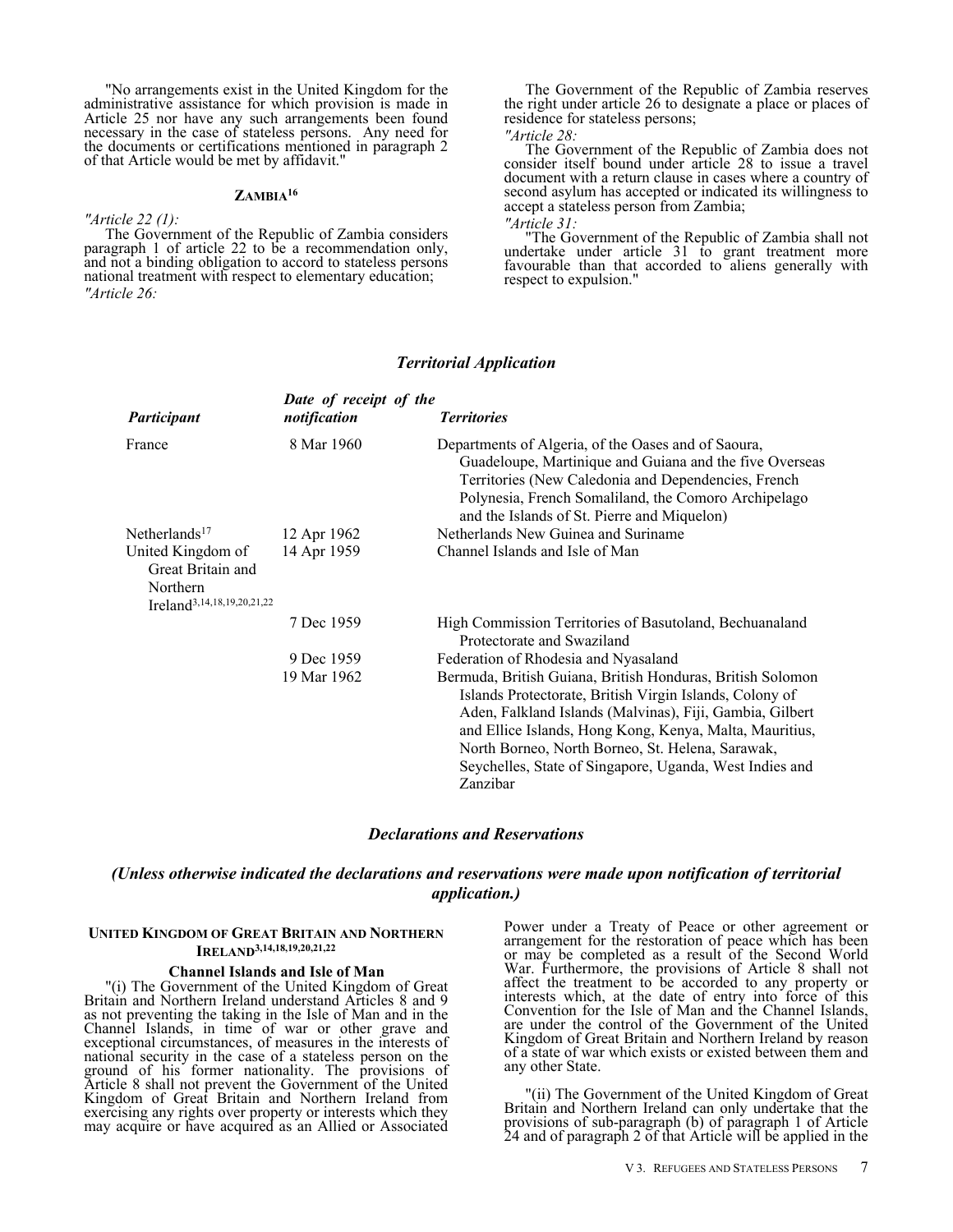Channel Islands so far as the law allows, and that the provisions of that sub-paragraph, in respect of such matters referred to therein as fall within the scope of the Isle of Man Health Service, will be applied in the Isle of Man so far as the law allows.

"(iii) The Government of the United Kingdom of Great Britain and Northern Ireland cannot undertake that effect will be given in the Isle of Man and the Channel Islands to paragraphs 1 and 2 of Article 25 and can only undertake that the provisions of paragraph 3 will be applied in the Isle of Man and the Channel Islands so far as the law allows."

### **High Commission Territories of Basutoland, Bechuanaland Protectorate and Souaziland**

[Same reservations, in essence, as those made for the Channel Islands and the Isle of Man, under Nos. (i) and (iii).]

**Federation of Rhodesia and Nyasaland**

[Same reservations, in essence, as those made for the Channel Islands and the Isle of Man, under No. (iii).]

### **British Guiana, British Solomon Islands Protectorate, Falkland Islands, Gambia, Gilbert and Ellice Islands, Kenya, Mauritius**

[Same reservations, in essence, as those made for the Channel Islands and the Isle of Man, under Nos. (i) and (iii)].

### **British Honduras, Hong Kong**

[Same reservations, in essence, as those made for the Channel Islands and the Isle of Man, under Nos. (i) and  $(iii).$ 

### **North Borneo**

[Same reservations, in essence, as those made for the Channel Islands and the Isle of Man.]

### **Fiji**

(i) The Government of the United Kingdom of Great Britain and Northern Ireland understand articles 8 and 9 as not preventing the taking in Fiji, in time of war or other grave and exceptional circumstances, of measures in the interests of national security in the case of a stateless person on the ground of his former nationality.

(ii) The Government of the United Kingdom of Great Britain and Northern Ireland, in respect of the provisions of sub-paragraph (b) of paragraph 1 of article 24, can only undertake that effect will be given in Fiji to the provisions of that paragraph so far as the law allows.

(iii) The Government of the United Kingdom of Great Britain and Northern Ireland cannot undertake that effect will be given in Fiji to paragraphs 1 and 2 of article 25 and can only undertake that the provisions of paragraph 3 will be applied in Fiji so far as the law allows.

# **The State of Singapore**

(i) The Government of the United Kingdom of Great Britain and Northern Ireland cannot undertake that effect will be given in the State of Singapore to article 23.

### **The West Indies**

(i) The Government of the United Kingdom of Great Britain and Northern Ireland cannot undertake that effect will be given in the West Indies to articles 8, 9, 23, 24, 25, 26 and 31.

# *Notes:*

<sup>1</sup> *Official Records of the Economic and Social Council, Seventeenth Session, Supplement, No. 1* (E/2596), p. 12.

<sup>2</sup> The former Yugoslavia had acceeded to the Convention on 9 April 1959. See also note 1 under "Bosnia and Herzegovina", "Croatia", "former Yugoslavia", "Slovenia", "The Former Yugoslav Republic of Macedonia" and "Yugoslavia" in the "Historical Information" section in the front matter of this volume.

<sup>3</sup> On 10 June 1997, the Secretary-General received communications concerning the status of Hong Kong from the Governments of the the United Kingdom and China (see also note 2 under "China" and note 2 under "United Kingdom of Great Britain and Northern Ireland" regarding Hong Kong in the "Historical Information" section in the front matter of this volume). Upon resuming the exercise of sovereignty over Hong Kong, China notified the Secretary-General that the Convention will also apply to the Hong Kong Special Administrative Region.

In addition, the notification made by the Government of China contained the following declaration:

The Government of the People's Republic of China cannot undertake that effect will be given in the Hong Kong Special Administrative Region to article 25, paragraphs 1 and 2 of the Convention, and can only undertake that the provisions of paragraph 3 of the said article will be applied in the Hong Kong Special Administrative Region so far as the law there allows.

Within the above ambit, responsibility for the international rights and obligations of a Party to the [said Convention] will be assumed by the Government of the People's Republic of China.

4 Instrument of ratification received by the Secretary-General on 2 August 1976 and supplemented by notification of reservation received on 26 October 1976, the date on which the instrument is deemed to have been deposited. See also note 1 under "Germany" regarding Berlin (West) in the "Historical Information" section in the front matter of this volume.

<sup>5</sup> See note 2 under "Germany" in the "Historical Information" section in the front matter of this volume.

<sup>6</sup> By a notification received by the Secretary-General on 2 April 1965, the Government of Madagascar denounced the Convention; the denunciation took effect on 2 April 1966.

See note 1 under "Montenegro" in the "Historical Information" section in the front matter of this volume.

<sup>8</sup> In the notification of succession, the Government of Botswana also maintained the reservations made by the Government of the United Kingdom of Great Britain and Northern Ireland on extension of the Convention to the Bechuanaland Protectorate. For the text of the reservations, see *"Declarations and reservations made upon notification of territorial application"* , under United Kingdom.

<sup>9</sup> The reservation made upon signature was not maintained